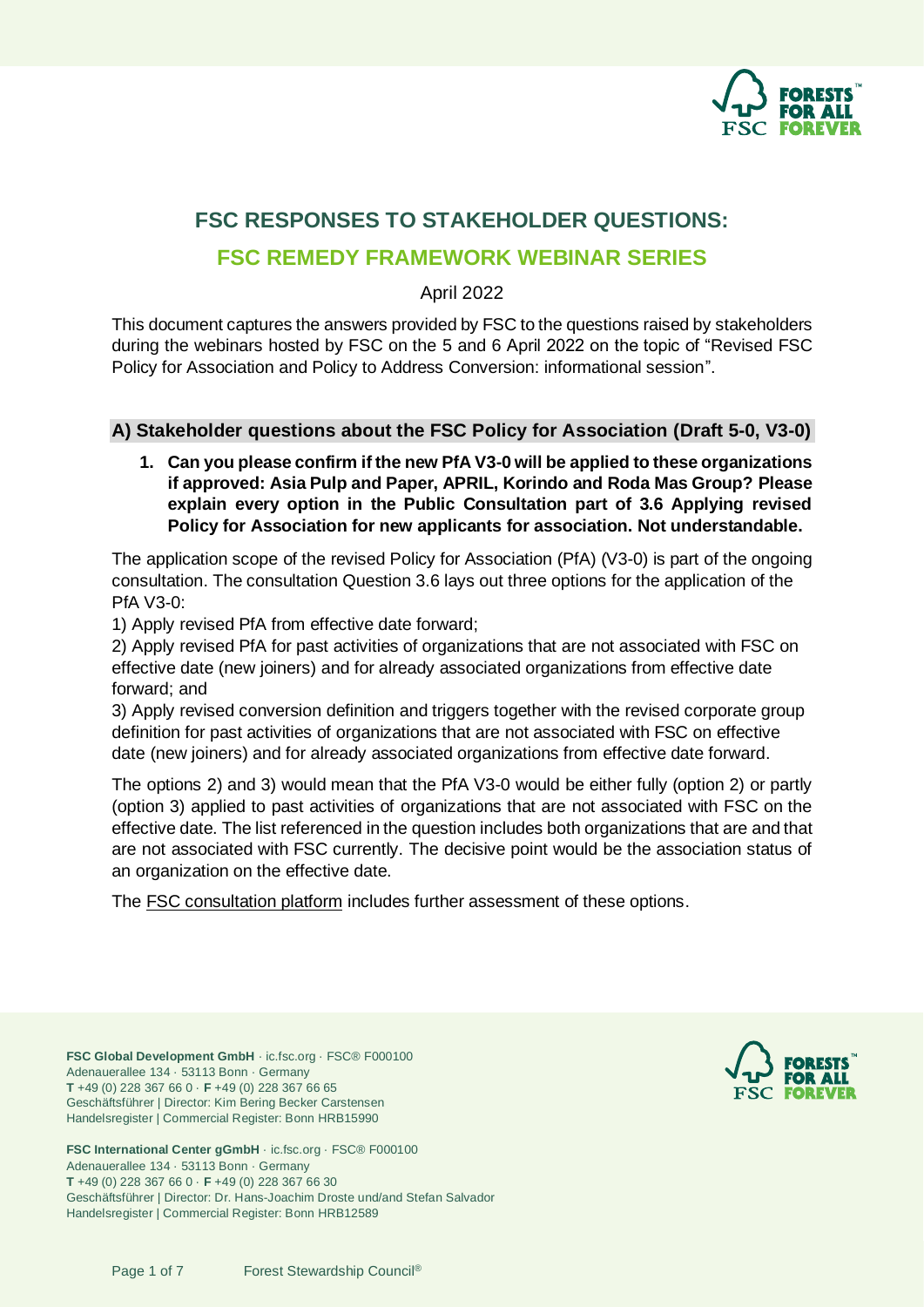### **2. Concerns were raised on the use of the significant conversion threshold. Why did the Policy for Association technical working group not revise the Policy for Association to align with the new definition of conversion?**

The Policy for Association technical working group adopted the definition of conversion used in the FSC Policy to Address Conversion, and the Policy for Association includes now an identical definition for the activity. This meant for example combining previously two separate unacceptable activities (forest conversion and High Conservation Value destruction) into one, to align with the Policy to Address Conversion.

The Policy for Association operates on a corporate level and the activities and consequences are always considered applicable for the entire corporate group. The most severe outcome of the violation of the Policy for Association is a disassociation from FSC, which would impact all entities in the group. The technical working group considered reasonable that a system that operates on a wider scope and with such severe consequences, should not operate on the same thresholds as decisions to certify defined operations. However, the triggers to investigate are set so that that they are not excessively different from certification requirements to avoid any conversion of extensive scale. They were also considerably tightened and tied to forest management units instead of corporate group holdings alone, again to align with the Policy to Address Conversion.

This is aspect is part of consultation (Question 3.5.) in the [FSC consultation platform.](https://consultation-platform.fsc.org/)

# **3. Why max 10.000 ha of conversion is still allowed in this day and age?**

10.000 hectares is used as one of the triggers for investigating significant conversion in violation of the Policy for Association. It represents the accumulated total of hectares converted by all the organizations in the corporate group. It should be considered in relation to other triggers, particularly that of the 10% limit within a forest management unit. The total is intended and used to prevent smaller conversion activities across several forest management units under corporate's control over time that by themselves would not trigger an investigation, but as a whole, add up to a large, converted area a corporate group is responsible for. On the other hand, it could theoretically provide a cap for issues with considerably large units where the percentage figure might not be sufficient alone. It should be noted also that the timeframe has been removed from the trigger, so it represents accumulating total instead of a total within certain timeframe (e.g. 5 years) which is the case currently. There are also thresholds other than scale of the conversion, such as existence of high conservation values, or other impacts of the activity which would not be tied to hectares or percentages.

This is aspect is part of consultation (Question 3.5.) in the [FSC consultation platform.](https://consultation-platform.fsc.org/)

# **4. Why do disclosure requirements for association not require proof of ownership for all operating and holding companies? Isn't this basic due diligence?**

Disclosure requirements require disclosure of corporate group structure. The information provided will go through automated screening rather than inspection of each document. If risks are identified, FSC would raise further questions or launch an investigation where needed. The level of detail of the information requested will be determined in a follow up project focusing on development of the system to run the automated screening.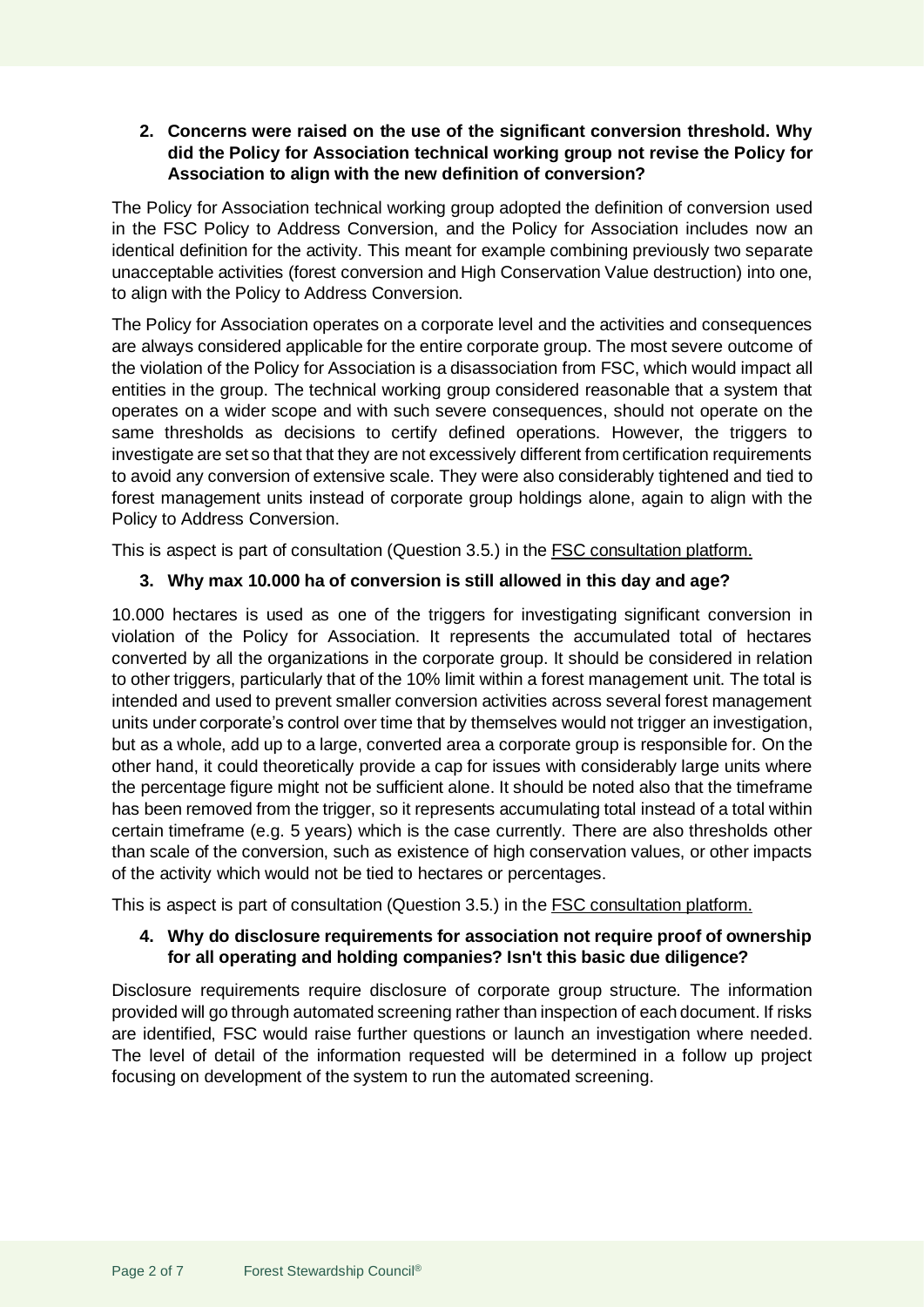**5. Why do the definition of corporate group and examples of control not take a firm position? They raise the right issue but give no thresholds for determination. / AFi definitions and indicators for control must be integrated in full. The proposed revised definitions and case examples in the policies are not sufficient.** 

The intention of a policy is to define the general principles rather than specifying detailed indicators or methodologies. The policy has adapted the corporate group definition and highlevel parameters to determine a controlling relationship by Accountability Framework Initiative (AFI). The methodologies will be developed in collaboration with experts in the field, in line with the note included in the policy.

### **6. 'The definition and factors...will be applied and evaluated on a case-by-case basis.' Will this lead to yet more de facto policymaking by the Secretariat?**

Policy making has taken place in the process of developing the Policy for Association, led by the technical working group with assistance of several rounds of public consultation and related discussions. Determining corporate group structures is an area of special expertise. It is acknowledged that this is a new area but not specific or unique for FSC and FSC will seek to utilize experts in the field for any case processing needs.

# **B) Stakeholder questions about the Policy to Address Conversion (PAC)**

### **1. Are there major changes made to the definitions between this draft 5-4 and the earlier one?**

There are no major changes in the definitions in the Policy to Address Conversion. Draft 3 was open for public consultation. Draft 4 was developed by the Working Group incorporating the feedback of the consultation and the major changes to that draft shared with stakeholders. Draft 5 incorporates the proposal for partial remedy in policy elements 3 and 7 based on input from external research and the Board of Directors. Moreover, some explanatory notes have incorporated to improve clarity.

### **2. What is the justification for the continued use of 5% as the definition for 'very limited portion'? What are examples of cases that would be acceptable as a very limited portion?**

The PAC specifies that the very limited portion of conversion accepted in a management unit must produce long-term conservation and social benefits in the management unit, and not threaten High Conservation Values, nor any sites or resources necessary to maintain or enhance those High Conservation Values. The overarching idea was to not create obstacles for developing communities who may need to convert for socially and environmentally beneficial reasons.

The minimal conversion question was debated extensively in the PAC Working Group (WG) and previously consulted in past drafts. The policy elements in the PAC currently part of this consultation package is a result of that process. Through WG discussion and stakeholder feedback, it was agreed upon that some conversion may be necessary for any number of reasons, from communities developing on their lands, organizations setting aside areas for community use, and organizations having other land use within the management unit (MU).

There are a few additional safeguards to ensure that the concept of permitting a very limited portion of conversion is not abused. First, national standards can choose to set even stronger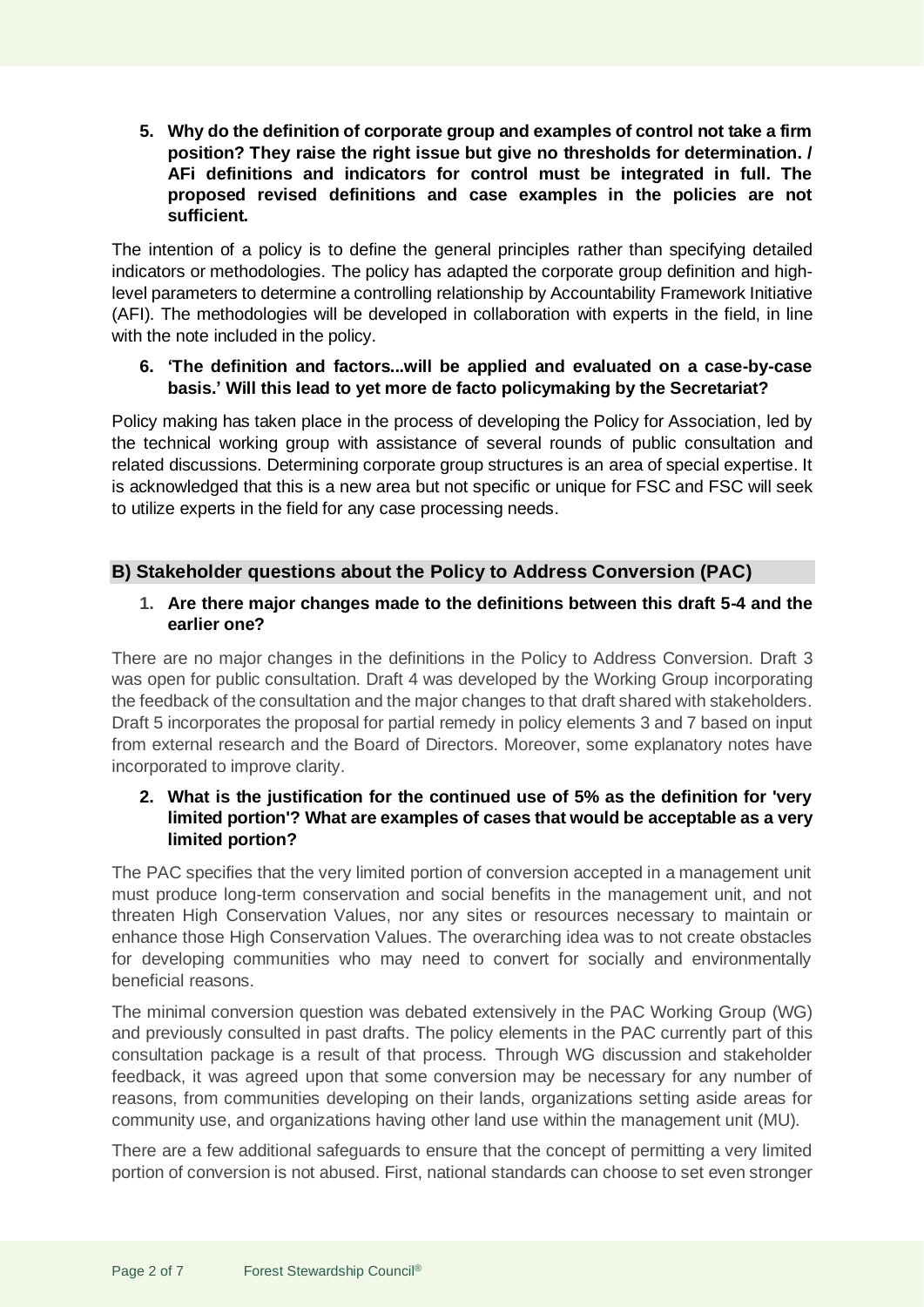requirements if a very limited portion of conversion would be accepted or not. In addition, the Policy to Address Conversion (PfA) works to cap the 5%. The very limited portion can never exceed 10,000 hectares because of the definition of significant conversion defined in the PfA.

It is important to note that Policy to Address Conversion is working to strengthen FSC's status quo normative framework on the very limited portion. Currently, a 5% allowance is made, but it is not clear if this is permitted before certification, after certification, or both (Please see criteria 6.9 and 6.10 in FSC-STD-01-001 *FSC Principles and Criteria*). The change in the PAC means that it is clearly defined that a very limited portion of 5% can be converted in total and as a maximum, when providing social and environmental benefits and not threatening high conservation value (HCV) areas.

One such example for which FSC has made provisions is for the allowance of wind turbines in forest management units [\(see here for the original directive\)](https://fsc.org/en/document-centre/documents/resource/394). Windmills have been deemed to provide strong enough environmental and social benefits to make a very limited portion of conversion permissible. Other examples might include conversion to restore other natural habitats, such as swamps and the establishment of projects such as a health clinic.

# **3. For partial environmental remedy why is this number 10%? In FSC certification, there is a requirement to protect and enhance high conservation value areas (HCV). Why not restore HCV?**

To begin with, Principle 9 of the FSC Principles and Criteria requires organizations to mitigate damages to HCVs. That will not change because of the new Policy to Address Conversion, which further strengthen FSC definition of conversion by including HCV areas. The Policy to Address Conversion sets the requirement for partial remedy for organizations who were not involved in the conversion but acquired lands with conversion between 1994-31 December 2020. The PAC does not set a threshold.

The threshold is set by the FSC Remedy Framework. FSC has decided to set a specific threshold for environmental remedy based on Board direction that the environmental remedy for not responsible companies should be fair and feasible. An economic feasibility study was carried out with case studies in Africa, Latin America, and Southeast Asia. The 10% threshold was proposed based on the results of this study.

Regarding HCV areas, the Environmental Baseline Assessment process outlined in section 10 of the FSC Remedy Framework takes HCV into account. Sections 16 and 17 set out further requirements on the selection of the environmental remedy site (10% of the management unit in the case of organizations that were not involved in conversion).

In general, the Technical Working Group tasked with setting the Core Requirements of the FSC Remedy Framework (formerly set out in the draft Conversion Remedy Procedure) assessed feedback about HCVs, including from the HCV Resource Network. They discussed the difficulty of assessing HCV damage in the past and the difficulty of restoring HCV areas to their previous state. They agreed that it is feasible to remedy areas back to conditions conducive for the natural return of the HCV. This discussion influenced the creation of the initial environmental remedy threshold which is defined in the current version of the FSC Remedy Framework.

# **4. How will changes to Principles and Criteria that are needed for the Policy to Address Conversion to become effective be reflected in National Standards?**

FSC will develop the normative elements (E.g.: Advice Note) needed to implement the policy, should its key aspects be approved by FSC members voting on Motion 37 at the General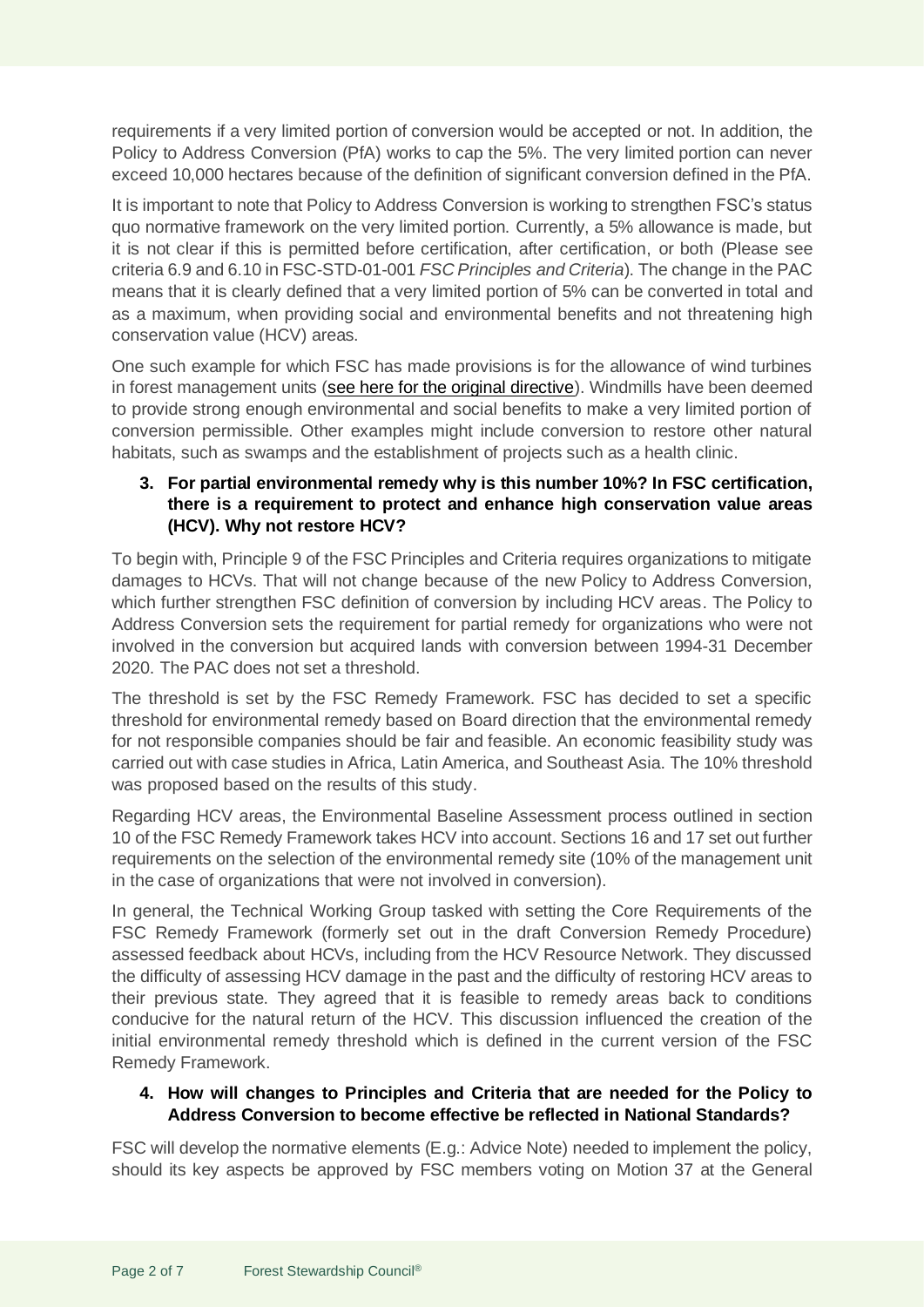Assembly. The elements will take effect as soon as possible after the policy becomes effective. The next revision of the national standards will have to incorporate these changes.

# **C) Stakeholder questions about the draft FSC Remedy Framework (PRO-01-007 V1-0)**

**1. Why is FPIC not a mandatory part of the framework to decide on remedy? Does FPIC apply to workers or local peoples?**

The principle of Free Prior and Informed Consent (FPIC) is a mandatory part of the FSC Remedy Framework and must be applied in all aspects of its application to cases where there are affected rights holders who have collectively held legal and/or customary rights (see the requirement at Chapter 3.3 of the [draft FSC Remedy Framework\)](https://fsc.org/sites/default/files/2022-03/FSC%20Remedy%20Framework_FSC-PRO-01-007_V1-0_0.pdf). In the FSC Remedy Framework those rights holders for whom FPIC must be applied are referred to and defined as "affected customary rights holders".

• The definition for *affected customary rightsholders* is repeated here for completeness: "Persons and groups, including Indigenous Peoples, traditional peoples and local communities with legal or customary rights whose free, prior and informed consent is required to determine management decisions. *(Source: "Affected rights holders" definition in FSC- STD-60-004 V2-0)*"

The principle of FPIC does not apply to workers in the context of the FSC Remedy Framework. It does however apply to local peoples who have collectively held legal rights and/or who have customary rights. Please see the *FSC [Guidelines for the Implementation of FPIC](https://fsc.org/en/document-centre/documents/resource/332)* (FSC-GUI-[30-003 V2.0\)](https://fsc.org/en/document-centre/documents/resource/332) for more information about the application of the principles of FPIC in the context of FSC certification.

**2. Is there an auditable standard or procedure for independent verification of FPIC at each stage where it is required from customary rightsholders?**

Please see the *[FSC Guidelines for the Implementation of FPIC](https://fsc.org/en/document-centre/documents/resource/332)* (FSC-GUI-30-003 V2.0) developed by FSC, where detailed guidance is provided on the application of FPIC.

FPIC is required throughout the application of every aspect of the FSC Remedy Framework where there are affected customary rights holders.

### **3. Is the FSC Remedy Framework related to Motion 37 which must be approved by members at the General Assembly? If the motion is not approved, what happens to the Remedy Framework?**

The FSC Remedy Framework is not an explicit focus of Motion 37, however, the FSC Remedy Framework is related to Motion 37 because the motion concerns the changes that need to be made to the FSC Principles & Criteria (P&C) in order to introduce the Policy to Address Conversion (PAC). Specifically relevant to the FSC Remedy Framework, Motion 37 would revise Criterion 6.10 to reflect the PAC's provision for remediation of conversion activities that took place between November 1994 and 31 December 2020. This is inherently connected to how the FSC Remedy Framework sets out to remedy harms resulting from the conversion described in the PAC. Motion 37 also proposes a new definition for conversion to apply after 2020 in Criterion 6.9 and a strict stance on no certification of lands that were converted after 2020 in a new Criterion 6.11. These changes to the two criteria are not linked to the FSC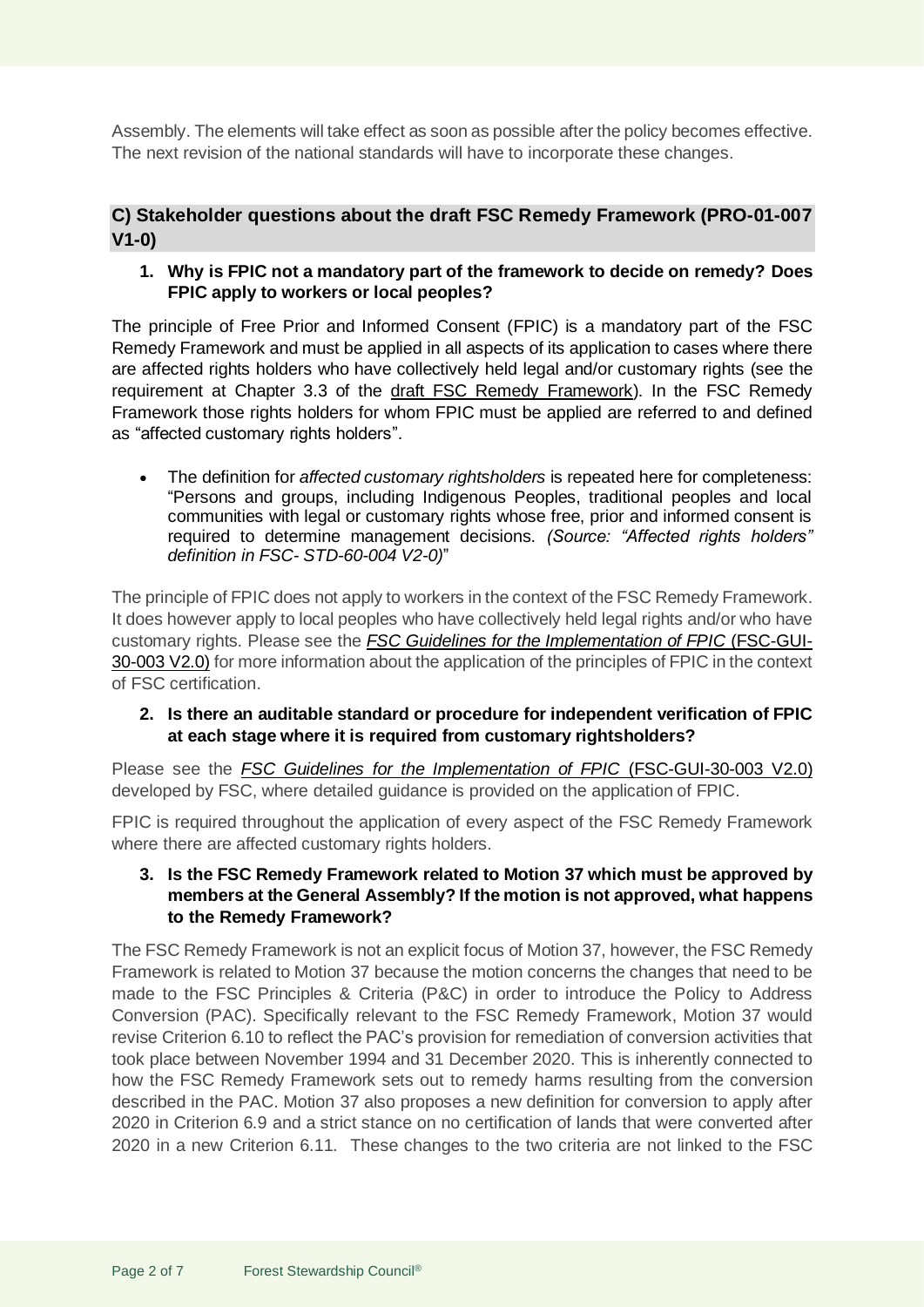Remedy Framework because the scope of these requirements covers the timeframe of 1994- 2020.

If Motion 37 is passed, FSC will be able to implement the changes to the P&C needed to carry out this entire package of work. If Motion 37 is not passed, FSC would still be able to implement the FSC Remedy Framework for cases involving violations of the Policy for Association (PfA), but the scope of the FSC Remedy Framework would no longer apply to organizations who have lands converted between 1994 and 2020.

### **4. What is the rationale to differentiate restoration & conservation in the remedy elements?**

From the perspective of the [FSC PfA Remediation Framework](https://fsc.org/en/current-processes/policy-for-association-remediation-framework) and the previous drafts of this framework, the rationale for differentiating between restoration and conservation activities was to set up a process by which achieving remedy would be feasible and realistic.

In certain instances, restoration of the actual site where the harm took place may not be possible or may require an extraordinarily long timeframe for implementation. Incorporating the concept of conservation as one of the tools or methods for remedy, enables more adaptability of the framework in different contexts, while maintaining the overall objective of driving positive impacts in the world's forests. The on-the-ground situation and context of each case where the FSC Remedy Framework is implemented will be unique and providing flexibility in the tools used for achieving remedy will be needed.

### **General Stakeholder Questions**

#### **1. Why does the cut-off date not allow an organization that converts after 2020 to be certified but still allows association?**

This is a question currently open for consultation and feedback is welcome. It is question 3. Please see the [consultation platform](https://consultation-platform.fsc.org/) or the offline version [here](https://fsc.org/sites/default/files/2022-03/FSC%20Remedy%20Framework%20Consultation%20Materials%20Summary_0.pdf) for a full explanation of the options and the Policy for Association Technical Working thinking on this issue.

#### **2. How would the new policies impact certification such as Controlled Wood, especially regarding the difference between past, present, and future conversion?**

For the purpose of the Policy to Address Conversion, Forest Management certification refers to certification against a National Forest Stewardship Standard, Interim National Standard, or FSC-STD-30-010 Controlled Wood Standard for FM enterprises, so the Policy to Address Conversion would apply to controlled wood.

In terms of association, the rules are the same for all certificate holders, regardless of the type of certification. After a violation of the Policy for Association, an organization and their corporate group may be disassociated and required to remedy according to the FSC Remedy Framework.

FSC will develop the normative elements (E.g.: advice note) needed to implement the Policy to Address Conversion, should its key aspects be approved by voting on Motion 37 at the General Assembly. The elements will take effect directly after the policy becomes effective. The next revision of the CW standard will incorporate these changes.